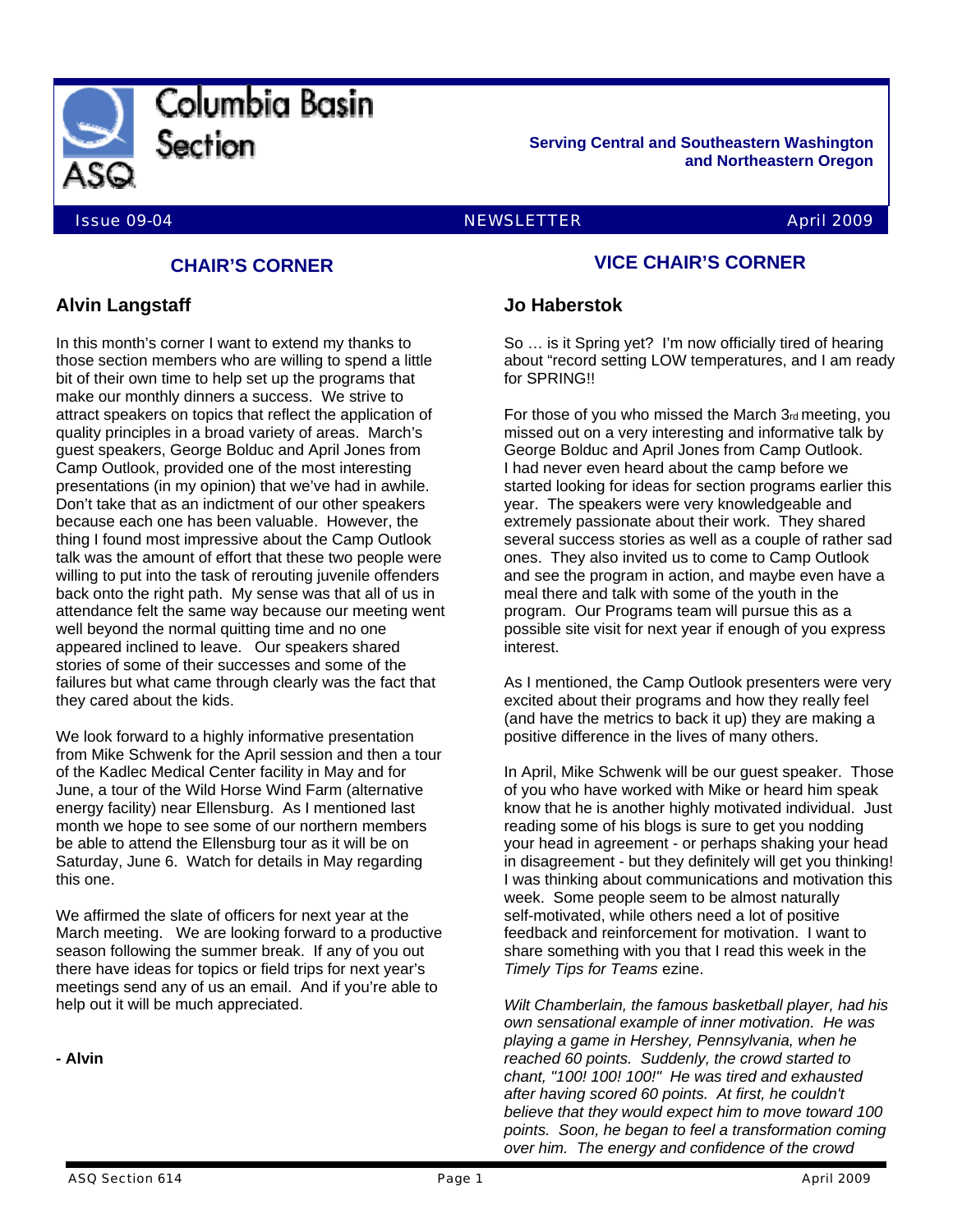*poured new inspiration and desire into him. Suddenly, he began to believe he had it within himself to go all the way. The closer he got to 100, the more frenzied and excited the crowd became. Their energy became his energy, and a new achievement went into the record books! Inner motivation works on an individual level and it works for teams as well.*

What's *your* motivational style? What helps get you (or keep you) motivated toward achieving a goal? How can we as an ASQ section inspire members to become more actively involved in the section and in helping to brainstorm new ideas for future programs, workshops, activities, and growth? Give this some thought, and please share your ideas with the leadership team!

**Jo** 

# **ASQ NEWS**

## **New ASQ Global Managing Director Appointed**

ASQ continues to make strides with its Global Transformation Initiative. As part of the growth of this effort, ASQ has selected Robert Chalker as global managing director. This initiative and new position advance the society's vision to make quality a global priority. Chalker will provide leadership to ASQ Global Development LLC, which will develop and deliver memberships, products, and services for customers outside of the United States. http://click.asqemail.org/?ju=fe2a16727662037a711072&ls=fded13727 c650d747d167177&m=ff2f17797766&l=fe4d1575706d0c 7a7c12&s=fdfc15747066037f75137775&jb=ffcf14&t=

### **Economic Crisis Triggers Hot Topic**

Many people can relate to the newest hot topic in ASQ's Knowledge Center. The "Surviving the Economic Crisis" http://click.asq-

email.org/?ju=fe2916727662037a711073&ls=fded13727 c650d747d167177&m=ff2f17797766&l=fe4d1575706d0c 7a7c12&s=fdfc15747066037f75137775&jb=ffcf14&t= hot topic offers sound analysis on how we got into this situation, and advice for keeping your career and your organization positioned to grow once times improve.

## **Education Leaders Invited to Summit**

President Obama has highlighted education reform as one of our nation's top priorities. Creating more efficient school districts with exceptional 21<sup>st</sup> century learning environments will take improved project management, communication, and problem-solving skills. ASQ invites superintendents to share their challenges and learn innovative solutions at the Education Leadership Summit for Superintendents, June 18-19, 2009, at the Sanibel Harbour Resort in Fort Myers, Fla. http://click.asqemail.org/?ju=fe2816727662037a711074&ls=fded13727 c650d747d167177&m=ff2f17797766&l=fe4d1575706d0c 7a7c12&s=fdfc15747066037f75137775&jb=ffcf14&t=





**Photos from Ellensburg by Jerry Brong**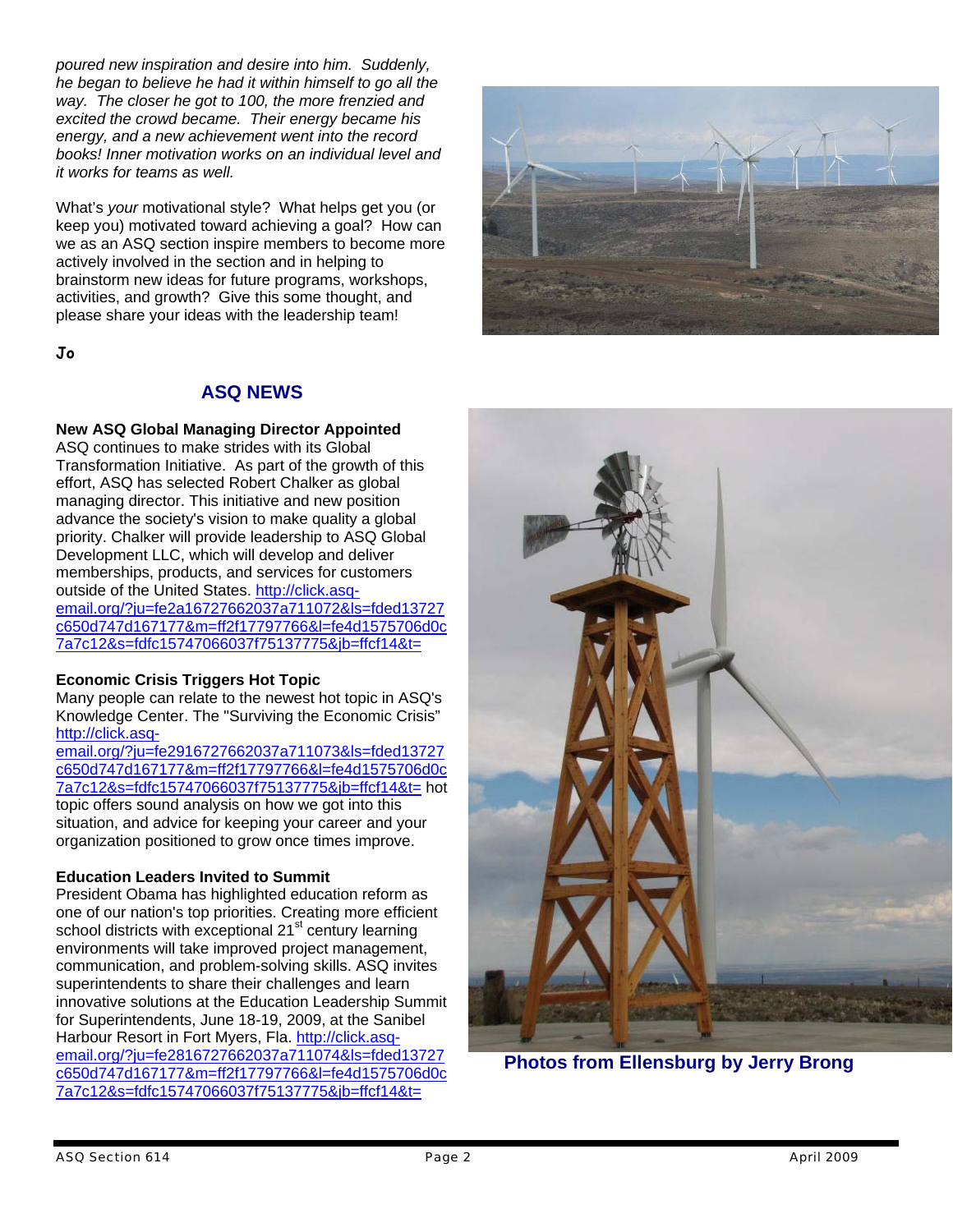# **Made It Home, But a Little Delayed**

## **Saga of Jerry and Dave (our faithful members from the far north)**

It was raining as Dave & I rolled out of Richland following yesterday's program (March 3). It was raining as we continued the non-eventful drive north & we arrived in Yakima.

That big blinking TRAFFIC ALERT sign over the freeway gave us a message that we needed to listen to 530-AM for weather reports. We did. The report told us snow was falling on I-82 over the 3 ridges between Yakima Valley & the Kittitas Valley. No big deal. We had snow tires on the car. Dave agreed with me, a little snow can't be too bad. We even decided to not use the "low elevation" Yakima River Canyon Road. We knew the I-82 freeway would be OK. We convinced ourselves, the freeway is always OK.

We started up the hill. Lights blinking on both sides of the road. Things got confusing. Ruts in the snow were deep. But, we started rolling. We rolled. Slowly, but we rolled. Everywhere we looked there were non-rolling trucks & other vehicles. But, as we sat in my 2000 Ford Taurus, We rolled. Bumpy, swervy, but we rolled. We stopped. We drove around stuck trucks. But, we were rolling north. Slowly. But, rolling. Rolling much of the time. Progress at 10 to 15 mph was being made. Progress continued during the time we were rolling. When we stopped, and sat, we told each other, "Hey, that truck will get rolling soon." We knew our rolling would continue.

At the North Umtanum ridge, as we started the climb, we stopped. Again. We sat. We waited. It was snowy. Snowy. Snowy. We sat. No one moved. But wait! Here comes a little car. Slowly. Slowly it slid into the guard rail. It sat. Crossways in the road, it sat. We all sat. At about 12:15am a fellow in an orange snow-suit with reflective stripes (he looked very official) told us that because we were now at the front of those sitting & watching the snow that he wanted us to just sit & wait. He would get his plow & open the road. We needed to sit until he got there. So, we continued sitting. We sat, we waited, & we watched for the plow. So, we sat & waited. Waited. Sat & waited. No plow. We sat & waited. About 30 minutes later another fellow in an orange walked up to us. Since the trucks in front of us had slid to the side he thought we could roll. We told him we were told to wait for the plow. He shrugged his shoulders. He told us to roll. He said the road was, well, it was in a challenging condition. He said we could roll. So, we rolled. Dave & I follow instructions given to us by experts with orange snow suits, especially when they have reflective stripes. We rolled.

As I looking in the rear view mirror I watched they had stopped - - - just sat. They didn't roll. We were alone in our rolling. But, we were told to roll, so we did. North we rolled. Slowly. Alone. We kept rolling. North we went. Slush. Ice, Falling snow. It was dark. No other traffic rolling north. So, we stayed in the middle of what we thought was the road, & we rolled. So very lonely. But, we made it up & down ridges, we made big turns following the highway, & then up the Manastash ridge we went. We were still rolling. Slowly, but we were rolling. We came around that big turn, & in the falling snow we saw the Kittitas Valley. Still no traffic in our lane. Nothing. We were on the top of Manastash Ridge. Alone in our north bound lanes. It was snowing. We were on the top rolling north on the unplowed, snow covered, road. We rolled over the crest.

"Dave, what do you think? Should we try to roll down the Manastash hill to the flat floor in the Valley?"

"Sure, why not! Let's give it a try." So, he sat there, holding on, & we rolled. Splashing our way to the bottom of the Manastash Ridge. We kept rolling. The windshield wipers pushed snow off the windows. We kept rolling, so slowly. We stayed in the middle. We did slide a little, we did feel impact of ruts in the snow, we watched the ditch in the middle, we stayed away from the cliff's edge, we kept rolling. Over the freeway, into Ellensburg, & into the Super-1 parking lot where Dave left his car we rolled.

Home we go - - but wait! Dave's car won't start. So, at 1:15am we jump-start Dave's car. We pushed 3 or so inches of snow off his car. We said, "Hey, another adventure. See Ya Next Month!"

I drove east on the Kittitas Highway. Only 14 miles to go to my home. I called Marlene, my wife. "I think you can make it down Snodgrass Road. It's not too bad here," she said.

Well, I made it! I think I was in the garage by about 1:30am.

But, what I don't know - - I don't know if Dave made it to his place in Badger Pocket. Hope he made it home.

Oh well, so it goes....

**Jerry Brong**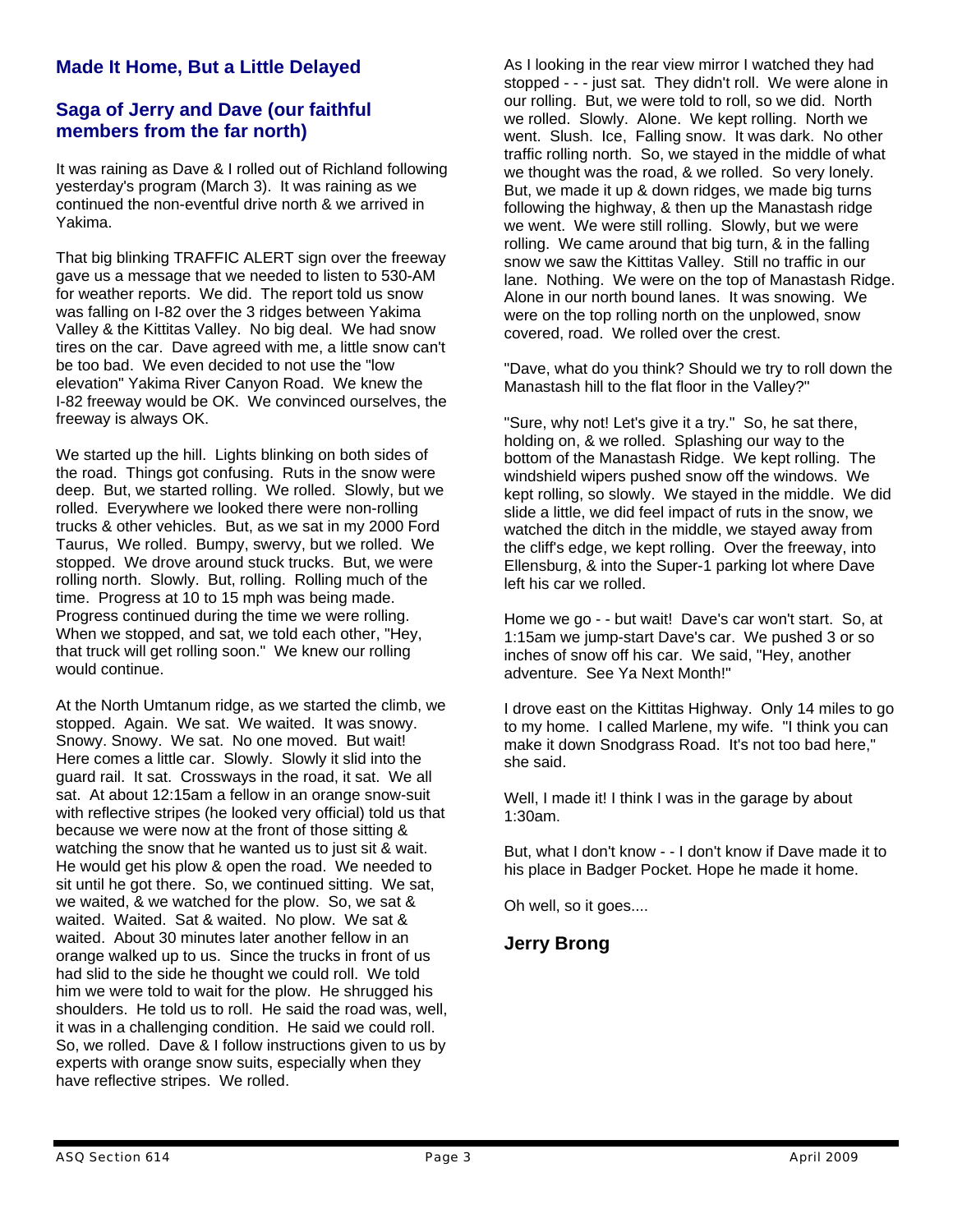

**Wednesday, April 1, 2009 LOCATION: Shilo Inn**  50 Comstock Richland, Washington

**5:30 p.m.** - Check in/Networking and no-host cocktail service **6:00 p.m.** - Dinner **7:00 p.m**. – Presentation

#### **DINNER BUFFET:**

- Chicken Dijon
- Honey Roasted Pork Tenderloin
- Smoked Cheddar & Chives Potatoes
- Sautéed Vegetables
- Salad Selection
- Dinner Rolls
- Fresh Fruit & Berries
- Assorted Desserts
- Coffee or Iced Tea

#### **Cost:**

\$ 17 ASQ members \$ 20 non-members

\$ 5 presentation only

Reservations are requested by March 26. Send an e-mail to panda\_2@charter.net with your name, phone number, company affiliation, and type of reservation, or call Alvin at 371-2221.

NOTE: All no shows will be billed unless canceled 48 hours in advance. For more information about ASQ, our local section, and other upcoming events, please check our web site at www.asq614.org/.



# **"OF SILOS, SWIM LANES AND STOVEPIPES"**

# **Mike Schwenk**

**Vice President and Director of Technology Deployment and Outreach - Pacific Northwest National Laboratory** 

*The following is an excerpt from Mike Schwenk's "So What?" blog …* 

"Has everyone heard about silos, swim lanes and stovepipes? These all refer to the same thing: no one talking to one another, left hand not knowing what the right hand is doing, and the like. In today's interconnected world, it's hard to believe the terminology can still be evoked so often. But hear it we do, and with increasing frequency.

Upon reflection, however, why would this surprise anyone? With the pace of new knowledge growing at the rate that it is, and with more and more people from all over the world engaging in social networks and the like, it is only natural that we migrate toward the familiar, or that which is of interest to us, and tune out the rest. After all, how much can anyone take in and truly assimilate? But as a result, we risk becoming an inch wide and a mile deep in our understanding of the world and the set of folks with whom we congregate.

As a matter of fact, the application of filters and other knowledge management techniques in the cyber world is actually leading us down this path (if you read this book, then you might like to also read these three…). Why does this matter? Because innovation comes from mixing it up. To crank up the innovation engine, to create great answers to the "so what" question, it is going to take government, industry and academia all working together. What I have discovered is that each group mostly talks to themselves about themselves, and maybe about the others. But it is harder to find those times and venues when they all come together and talk to one another. The good news is the willingness is there. Silos, swim lanes and stovepipes may exist, but they are not impenetrable."

Join us on April 1st (no fooling!), when Mike will expand on these thoughts and share more about what "technology-based economic development" means and how to go about it, regardless of the size or location of the community.

*About the Speaker: Mike Schwenk is an advocate of private and public collaboration that pair the best of government resources and private-sector know-how to solve the nation's most pressing challenges. He has 30 years of technical and business management experience in government, non-profit and corporate settings, and has championed numerous efforts that moved leading research out of the science laboratory and into the business community, including overseeing intellectual property and commercial business activities Mike was honored in 2008 as Tri-Citian of the Year.*